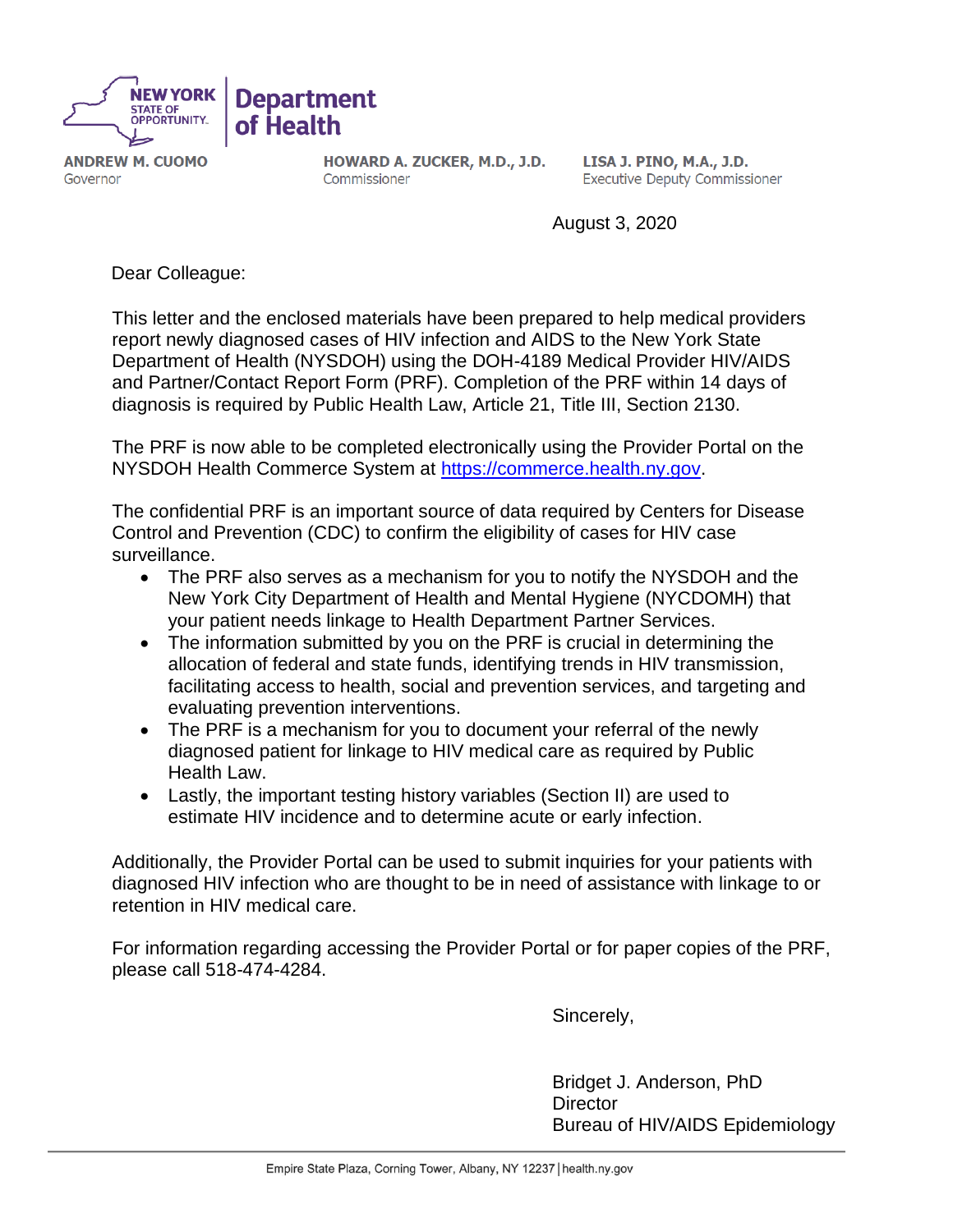## **HIV/AIDS Reporting at a Glance**

### **Five Things to Know About HIV/AIDS Reporting in New York State**

### **One. What is Reportable?**

NYS Public Health Law (PHL) Article 21 **(Chapter 163 of the Laws of 1998)** requires the reporting of persons with HIV as well as AIDS to the NYSDOH. The law also requires that reports contain the names of sexual or needle-sharing partners known to the medical provider or whom the infected person wishes to have notified. The **Medical Provider Report Form** (**PRF**) (**DOH-4189**), must be completed within 14 days of diagnosis for persons with the following diagnoses or with known sex or needle-sharing partners:

**1. Initial/New HIV diagnosis** - First report of HIV positive test results.

**2. Previously diagnosed HIV (non-AIDS)** - Applies to a medical provider who is seeing the patient for the first time.

**3. Initial/New diagnosis of AIDS** - Including <200 CD4 cells/μL or an opportunistic infection (AIDS-defining illness).

**4. Previously diagnosed AIDS** - Applies to a medical provider who is seeing the patient for the first time.

**5. Known sex or needle-sharing partners of persons with diagnosed HIV infection.**

### **Two. What Do Laboratories Report?**

Laboratories and blood and tissue banks conducting HIV-related testing for NYS residents and/or for NYS providers (regardless of patient residence) are required to electronically report to NYSDOH results of any laboratory test, tests or series of tests approved for the diagnosis of HIV or for the periodic monitoring of HIV.

**1.** All reactive/repeatedly reactive initial **HIV immunoassay** results AND all results (e.g. positive, negative, indeterminate) from all **supplemental HIV immunoassays** (HIV-1/2 antibody differentiation assay, HIV-1 Western blot, HIV-2 Western blot or HIV-1 Immunofluorescent assay);

**2.** All **HIV nucleic acid** (RNA or DNA) detection tests (qualitative and quantitative), including tests on individual specimens for confirmation of nucleic acid-based testing (NAT) screening results;

**3.** All **CD4 lymphocyte** counts and percentages, unless known to be ordered for a condition other than HIV;

**4. HIV genotypic resistance testing** via the electronic submission of the protease, reverse transcriptase and integrase nucleotide sequence; and,

**5.** Positive **HIV detection** tests (culture, P24 antigen).

### **Three. How Do Providers Report?**

Medical providers must complete the **NYS PRF** (**DOH-4189**) for all reportable cases. Information regarding electronic reporting or paper forms are available from the NYSDOH **518-474-4284;**  clinicians located in NYC should call **212-442-3388.** *In order to protect patient confidentiality, faxing of reports is not permitted.*

### **Four. What Guidance is Available for Notifying Partners of HIV-infected Persons?**

**NYS Public Health Law** requires that medical providers talk with HIV-diagnosed individuals about their options for informing their sexual and needle-sharing partners that they may have been exposed to HIV. **The NYSDOH Partner Services program** provides assistance to HIV-positive individuals and to medical providers who would like help notifying partners. **Call your local Health Department or NYSDOH Regional Contacts for Partner Services for STD/HIV for assistance.**

### **Five. What About HIPAA and Confidentiality?**

Under the federal HIPAA Privacy Rule, public health authorities have the right to collect or receive information "for the purpose of preventing or controlling disease" and in the "conduct of public health surveillance…" without further authorization. *This exception to HIPAA regulations authorizes medical providers to report HIV/AIDS cases to the NYSDOH without obtaining patient permission.*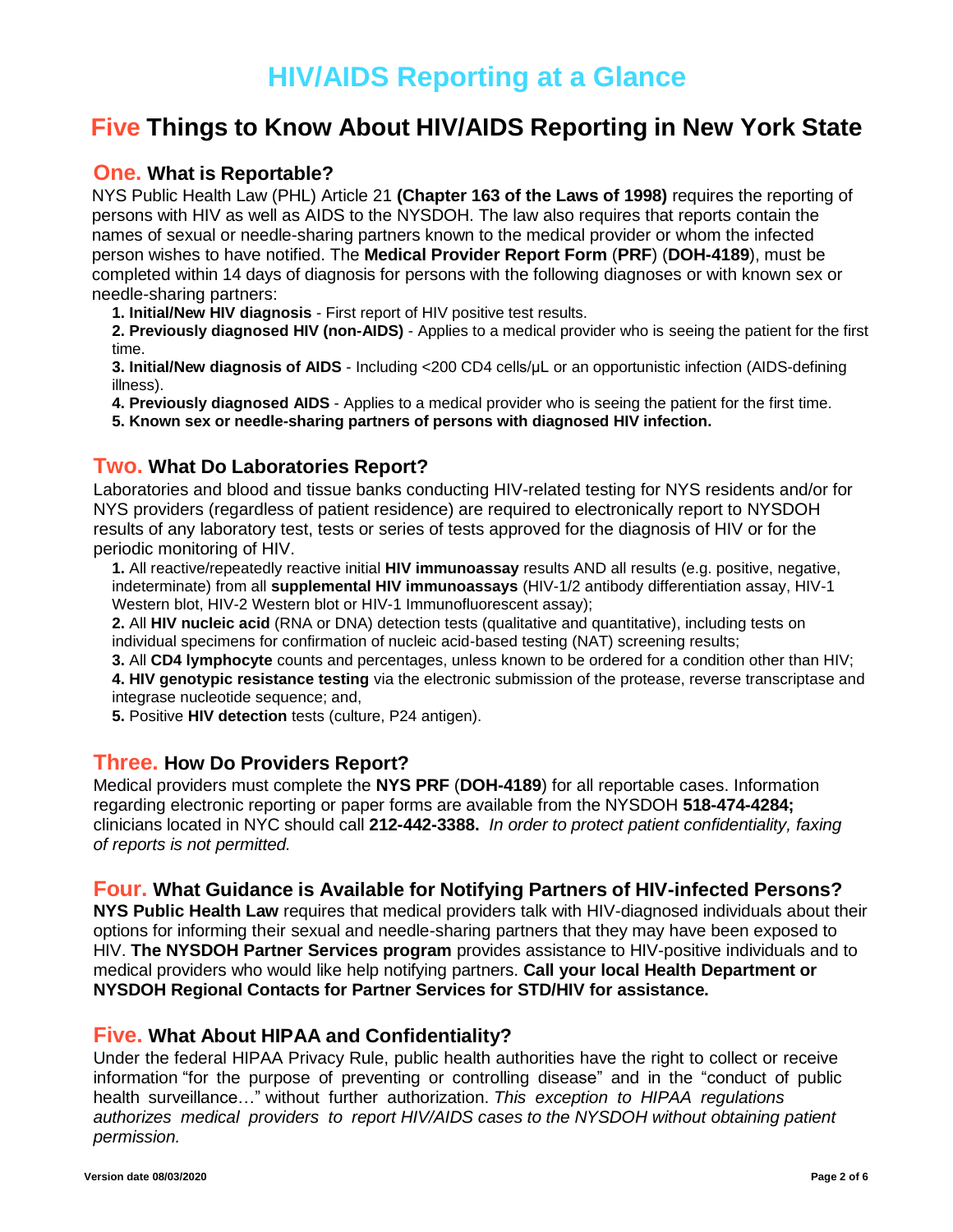## **Local Health Department and NYSDOH Regional Contacts for**

## **Health Department Partner Services for HIV and STD**

The Partner Services Program provides an immediate link between health care providers, persons diagnosed with HIV, *Chlamydia*, gonorrhea or syphilis, and their sexual and/or needle-sharing partners. Partner Services can serve as a medical provider's proxy in identifying partners, conducting domestic violence screening and the notification plan, and will assist in completing the PRF (DOH-4189). Partner Services staff work with patients to develop a plan to notify their partners. Based on the patient's needs, staff can notify potentially exposed partners anonymously, as well as help patients who want to tell their partners on their own.

| <b>Local Health Department</b> | <b>Telephone Number</b> |
|--------------------------------|-------------------------|
| <b>Albany County</b>           | 518-447-4516            |
| <b>Dutchess County</b>         | 845-486-3452            |
| <b>Erie County</b>             | 716-858-7683            |
| <b>Monroe County</b>           | 585-753-5391            |
| <b>Nassau County</b>           | 516-227-9439            |
| <b>Onondaga County</b>         | 315-435-3240            |
| <b>Orange County</b>           | 845-568-5333            |
| <b>Rockland County</b>         | 845-364-2992            |
| <b>Schenectady County</b>      | 518-386-2824            |
| <b>Suffolk County</b>          | 631-854-0364            |
| <b>Westchester County</b>      | 914-813-5115            |

| <b>Regional Office and Counties within Region</b>                                                   | <b>Telephone Number</b> |
|-----------------------------------------------------------------------------------------------------|-------------------------|
| <b>Buffalo Regional Office</b>                                                                      | 716-847-4511            |
| Allegany, Cattaraugus, Chautauqua, Erie, Genesee, Niagara, Orleans, Wyoming                         | or                      |
|                                                                                                     | 1-800-962-5064          |
| <b>Capital District Regional Office</b>                                                             | 518-402-7411            |
| Clinton, Columbia, Delaware, Essex, Franklin, Fulton, Greene, Hamilton,                             | or                      |
| Montgomery, Otsego, Rensselaer, Saratoga, Schoharie, Warren, Washington                             | 1-800-962-5065          |
| <b>Central New York Regional Office</b>                                                             | 315-477-8166            |
| Broome, Cayuga, Chenango, Cortland, Herkimer, Jefferson, Lewis, Madison,                            | or                      |
| Oneida, Oswego, St. Lawrence, Tioga, Tompkins                                                       | 1-800-562-9423          |
| <b>Metropolitan Area Regional Office</b>                                                            | 914-654-7187            |
| Putnam, Sullivan, Ulster                                                                            | or                      |
|                                                                                                     | 1-800-828-0064          |
| New York City HIV ACE for HIV Access Connect and Engage<br>Bronx, Kings, New York, Queens, Richmond | 212-693-1419            |
| <b>Rochester Regional Office</b>                                                                    | 585-423-8095            |
| Chemung, Livingston, Ontario, Schuyler, Seneca, Steuben, Wayne, Yates                               | or                      |
|                                                                                                     | 1-800-962-5063          |

For more information on Partner Services, visit https://www.health.ny.gov/diseases/communicable/std/partner\_services/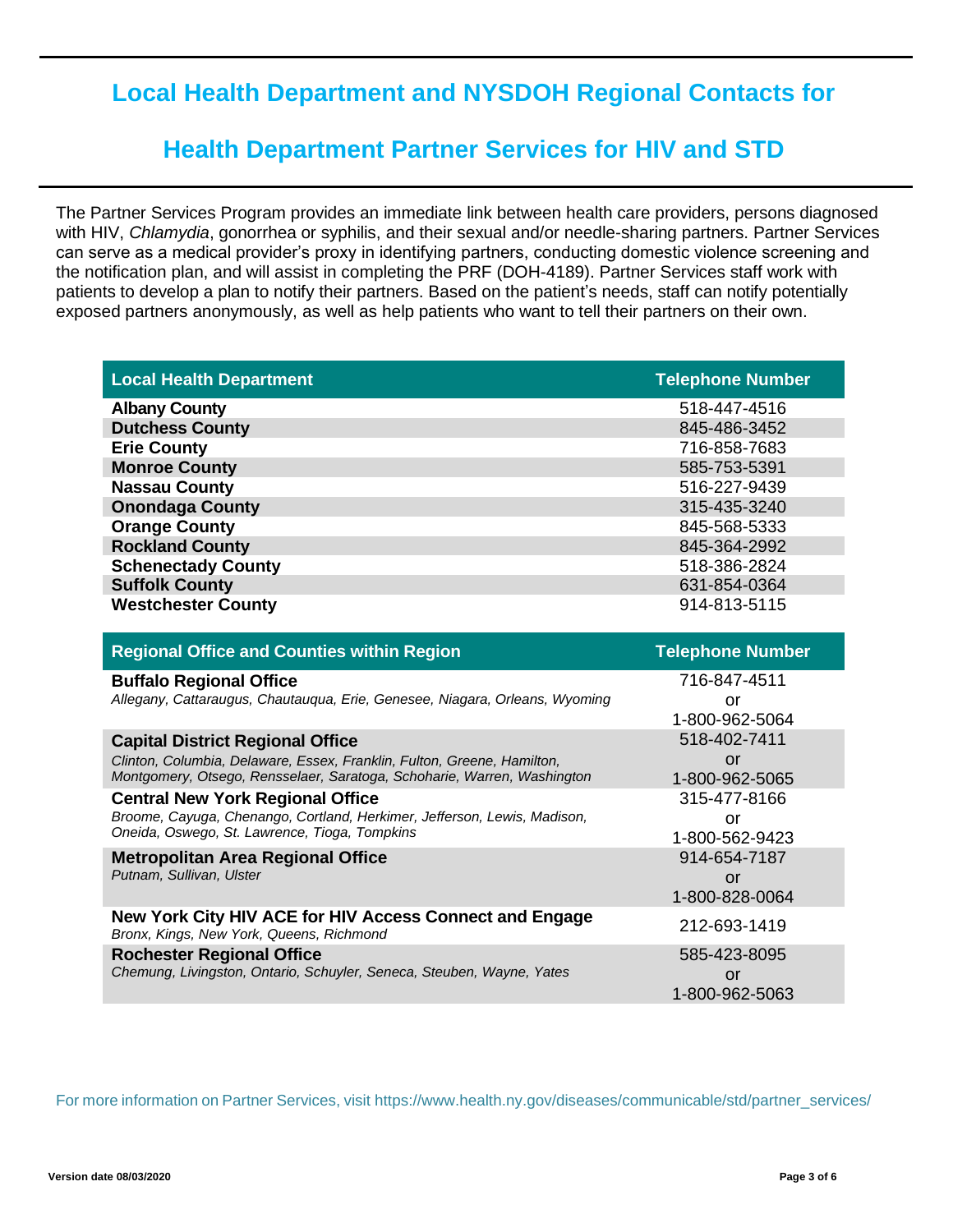# **Additional Resources**

**HIV Testing Toolkit: Resources to Support Routine HIV Testing for Adults and Teens:** This toolkit was developed for primary care providers and contains all of the resources needed to meet New York State clinical guidelines and legal requirements for offering voluntary, routine HIV testing as a part of health care to all patients aged 13-64.

[http://www.health.ny.gov/diseases/aids/providers/testing/docs/testing\\_toolkit.pdf](http://www.health.ny.gov/diseases/aids/providers/testing/docs/testing_toolkit.pdf)

**2018 Guidelines for use of the HIV Diagnostic Testing Algorithm for Laboratories:**  <https://www.health.ny.gov/diseases/aids/providers/testing/docs/guidelines.pdf>

**NYS Department of Health HIV/AIDS Hotline:** 1-800-541-AIDS <http://www.nyhealth.gov/diseases/aids/index.htm>

**HIV Training for Providers:** <http://www.nyhealth.gov/diseases/aids/training/index.htm>

**CDC/APHL Laboratory Testing for the Diagnosis of HIV Infection Updated Recommendations** <https://stacks.cdc.gov/view/cdc/23447>

**NYSDOH Partner Services:** [http://www.health.ny.gov/diseases/communicable/std/partner\\_services](http://www.health.ny.gov/diseases/communicable/std/partner_services)

**NYC HIV Care Status Report and Provider Call Line:** Eligible NYC providers with patients who have been out-of-care for at least 12 months can use the NYCDOHMH's HIV Care Status Reports System (CSR) to obtain NYC current care status. Information from the CSR may be useful to your follow-up efforts. Eligible NYC providers may also call the NYC DOHMH Provider Call Line at 212-442-3388 to obtain information that may help link or retain patients in care. <http://www1.nyc.gov/site/doh/health/health-topics/aids-hiv-care-status-reports-system.page>

**FDA-Approved HIV Medicines** [https://aidsinfo.nih.gov/education-materials/fact-sheets/21/58/fda](https://aidsinfo.nih.gov/education-materials/fact-sheets/21/58/fda-approved-hiv-medicines)[approved-hiv-medicines](https://aidsinfo.nih.gov/education-materials/fact-sheets/21/58/fda-approved-hiv-medicines)

**HIV Clinical Resource:** http://www.hivguidelines.org/

**NYS HIV Laws and Regulations:** <http://www.nyhealth.gov/diseases/aids/regulations/>

**HIV Statistics in New York State:** <http://www.nyhealth.gov/diseases/aids/statistics/index.htm>

**Authorization for Release of Health Information and Confidential HIV Related Information Forms:**  <http://www.nyhealth.gov/diseases/aids/forms/informedconsent.htm>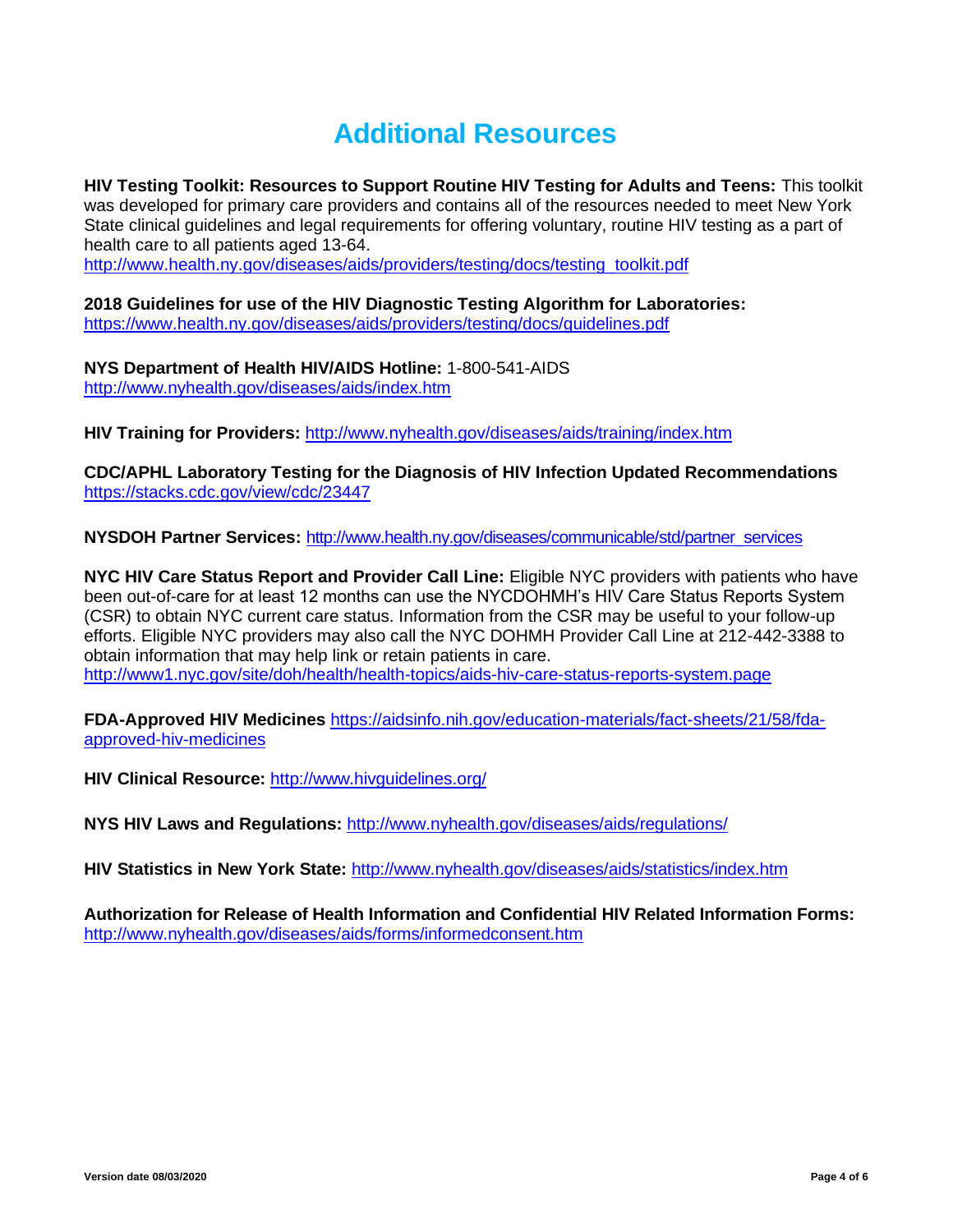### **Purpose of the HIV/AIDS Provider Portal**

**The HIV/AIDS Provider Portal is an electronic system which enables clinicians to meet their Public** Health reporting requirements electronically and to request information about their patients thought to be in need of assistance with linkage to or retention in HIV medical care.

### **Requirements for the HIV/AIDS Provider Portal**

- **A New York State Department of Health (NYSDOH) Health Commerce System (HCS) Medical** Professionals account is required. You likely are already using the HCS for electronic prescribing, to order official prescription pads, subscribe to public health alerts through the Health Alert Network, and access other health information exchange applications that focus on preparedness, planning, communications, response and recovery.
- **To access the HCS, please visit: https://commerce.health.nv.gov/** 
	- − If you already have an HCS account, ensure that your password is up to date and your NYS medical license is associated with your HCS profile.
	- − If you do not have an HCS account, apply for one by calling the Commerce Accounts Management Unit at 1-866-529-1890, option1 (M-F 8am-4:45 pm) or online at <https://apps.health.ny.gov/pub/top.html>
- **. HIV/AIDS Provider Portal access is limited to NYS licensed MD, DO, DDS, NP, PA and midwife** clinicians with a valid medical license number associated with their HCS profile. Once you establish your account, you are able to designate the HIV/AIDS Provider Portal usage to a delegate.

**System Requirements:** Due to application and data security requirements, you must have an updated Windows operating system (version 7 or higher) and access the HIV/AIDS Provider Portal using one of the following internet browsers: Mozilla Firefox, Microsoft Edge, Google Chrome or Internet Explorer.

### **How to Access the HIV/AIDS Provider Portal**

- Login to the HCS at<https://commerce.health.ny.gov/>
- **Select "Refresh My Applications List" on left side "My Applications" List**
- Select **HIV/AIDS Provider Portal**

OR

- Select "My Content" at the top of the page
- Scroll down and select "All Applications"
- Scroll over and select "H"
- Select **HIV/AIDS Provider Portal**

### **HIV/AIDS Provider Portal Account Set Up**

- **EXECOUNTE:** Account set up is a simple one-time process that requires the following information:
	- Your National Provider Identification (NPI)
	- Your email address
	- Your practice or facility address
	- The name and HCS user ID of your desired account administrator
	- **•** The name and HCS user ID of your desired data entry operators